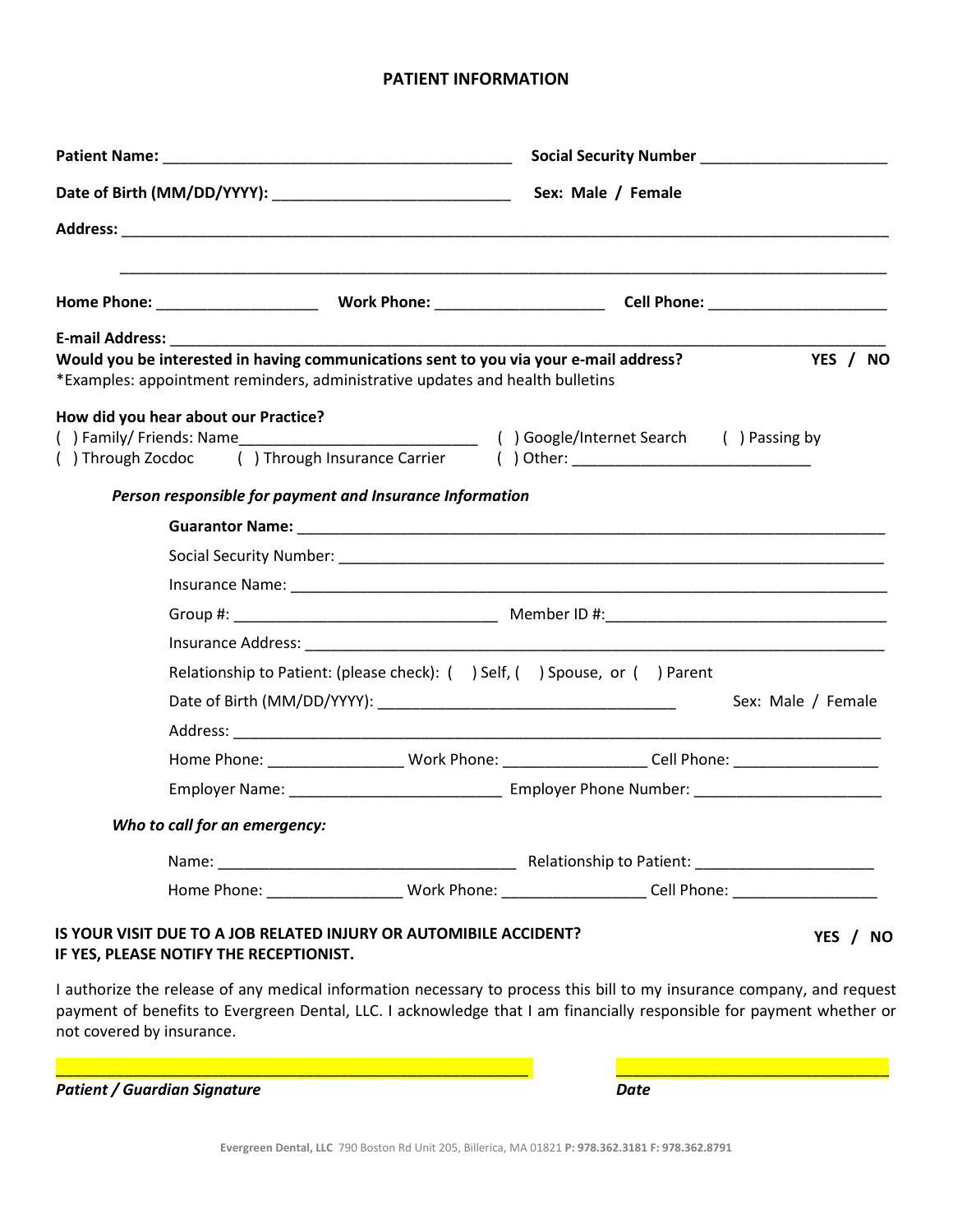## **MEDICAL HISTORY FORM**

| List all Medications or drugs you are currently taking: () None |                                                                                               |                                                                                                                                                                                                                                      |  |
|-----------------------------------------------------------------|-----------------------------------------------------------------------------------------------|--------------------------------------------------------------------------------------------------------------------------------------------------------------------------------------------------------------------------------------|--|
| Check medications or drugs you are ALLERGIC to:                 |                                                                                               | Women: Are you                                                                                                                                                                                                                       |  |
| ( ) None                                                        | () Local Anesthetics                                                                          | () Pregnant / Trying to get pregnant?                                                                                                                                                                                                |  |
| () Aspirin                                                      | ( ) Metals                                                                                    | () Nursing?                                                                                                                                                                                                                          |  |
| () Codeine/ other narcotics                                     | () Penicillin                                                                                 | () Taking oral contraceptives?                                                                                                                                                                                                       |  |
| () Erythromycin                                                 | () Sulfa Drugs                                                                                |                                                                                                                                                                                                                                      |  |
| $( )$ Latex                                                     |                                                                                               |                                                                                                                                                                                                                                      |  |
| <b>Check any Medical Conditions you may have:</b>               |                                                                                               |                                                                                                                                                                                                                                      |  |
| ( ) None                                                        | () Diabetes                                                                                   |                                                                                                                                                                                                                                      |  |
| $( )$ AIDS / HIV                                                | () Emphysema                                                                                  | () Kidney / Bladder Trouble                                                                                                                                                                                                          |  |
| () Alcohol / Drug Abuse                                         | () Epilepsy                                                                                   | () Liver Disease                                                                                                                                                                                                                     |  |
| () Anemia / Leukemia                                            | () Fainting Spells / Seizures                                                                 | () Low Blood Pressure                                                                                                                                                                                                                |  |
| () Anorexia / Bulimia                                           | () Fever Blisters / Herpes                                                                    | () Mental Health Problems                                                                                                                                                                                                            |  |
| () Arthritis                                                    | () Frequent Headaches                                                                         | () Mitral Valve Prolapse                                                                                                                                                                                                             |  |
| () Asthma / Hay fever                                           | () Frequently Dry Mouth / Sjogren                                                             | () Rheumatic fever                                                                                                                                                                                                                   |  |
| () BLOOD Clotting Problems                                      | () Gall Bladder Trouble                                                                       | () Rheumatic Heart Disease                                                                                                                                                                                                           |  |
| () Bronchitis                                                   | () Heart Attack / Stroke                                                                      | () Sinus Trouble                                                                                                                                                                                                                     |  |
| () Cancer / tumor or growth                                     | () Heart Disease / Angina                                                                     | () Thyroid Problems                                                                                                                                                                                                                  |  |
| () Cardiac Pacemaker                                            | () Hepatitis / Jaundice                                                                       | () Tuberculosis                                                                                                                                                                                                                      |  |
| () Chest pain                                                   | () High Blood pressure                                                                        | $($ $)$ Other:                                                                                                                                                                                                                       |  |
| () Damage Heart Valve                                           | () Hives / Skin Rash                                                                          |                                                                                                                                                                                                                                      |  |
|                                                                 |                                                                                               |                                                                                                                                                                                                                                      |  |
|                                                                 |                                                                                               |                                                                                                                                                                                                                                      |  |
|                                                                 |                                                                                               |                                                                                                                                                                                                                                      |  |
| <b>NEW PATIENT:</b>                                             |                                                                                               |                                                                                                                                                                                                                                      |  |
|                                                                 |                                                                                               |                                                                                                                                                                                                                                      |  |
|                                                                 |                                                                                               |                                                                                                                                                                                                                                      |  |
|                                                                 | By signing below, I certify all of the above information is true to the best of my knowledge. |                                                                                                                                                                                                                                      |  |
|                                                                 |                                                                                               | Date: <b>Date: And American Contract Contract Contract Contract Contract Contract Contract Contract Contract Contract Contract Contract Contract Contract Contract Contract Contract Contract Contract Contract Contract Contrac</b> |  |
|                                                                 |                                                                                               |                                                                                                                                                                                                                                      |  |
|                                                                 |                                                                                               |                                                                                                                                                                                                                                      |  |
|                                                                 |                                                                                               |                                                                                                                                                                                                                                      |  |

**Evergreen Dental, LLC** 790 Boston Rd Unit 205, Billerica, MA 01821 **P: 978.362.3181 F: 978.362.8791**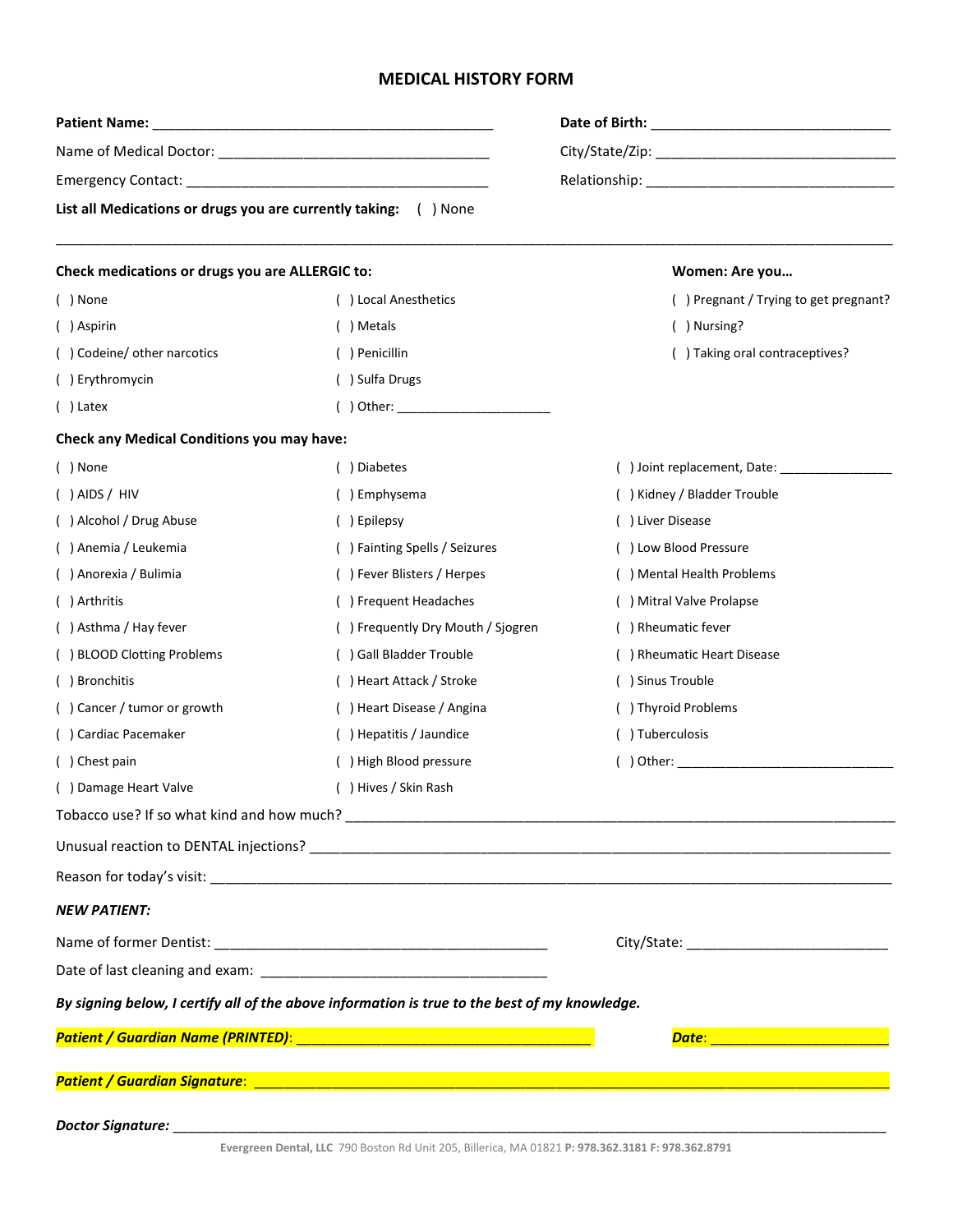### **OUR OFFICE FINANCIAL POLICY**

Thank you for choosing Evergreen Dental, LLC for your family's dental needs. We are committed to providing you with affordable and excellent dental care. Your trust is very important to us so our goal is to make sure you fully understand your treatment needs and financial responsibility before treatment begins. We will make every effort to work with you to ensure that your dental needs can be met.

### **PAYMENTS**

Payment is expected at the time of service unless prior financial arrangements have been made. We offer several options:

- 1. Patients with insurance: co-pays, deductibles, and/or portion not covered by insurance are due at the time of treatment.
- 2. Patients without insurance: all payments for dental services rendered are due at the time of service.
- 3. We accept Visa, MasterCard, Discover and American Express.
- 4. Evergreen Dental, LLC has partnered with CareCredit, a patient financing company, to offer our patients 0% interest financing for 6 or 12 months with approval. No other payment plans are available.
- 5. There will be a minimum 60% down payment required at the time of service for any dental procedure that requires the service of a laboratory (crowns, bridges, dentures, etc.)

### **PATIENTS WITH DENTAL INSURANCE**

As a courtesy to our insured patients, we will be happy to help file your dental insurance claims. However, please remember that your dental insurance policy is a contract between you, your employer and the insurance company. Although we agree to charge our fees to you based on your insurance fee schedule and help you file the claim, we are not a party to your insurance contract. Therefore, any payment that is not received from your insurance after 60 days from the treatment day will be due in full from you. You will then have to obtain reimbursement directly from your insurance company. Please understand that we cannot accept responsibility for collecting your insurance claim or for negotiating disputed claims between you and your insurance company.

### **MISSED APPOINTMENTS**

Dr. Andy Huh reserves your appointment time exclusively for you. Your reserved time in our office is important. We understand that sometimes it is necessary to change your appointment so **we ask that you kindly give us a minimum of 1 business day notice**. Without this notice, we are unable to offer treatment to other patients that may have needed our care. If 2 or more appointments are broken in a 12 month period without 1 business day notice, all future appointments will be cancelled and patients will be placed on a "priority list" for their next visit.

*I have thoroughly read the Financial Policy. I understand and agree to this Financial Policy.* 

*Patient / Guardian Signature: Date:*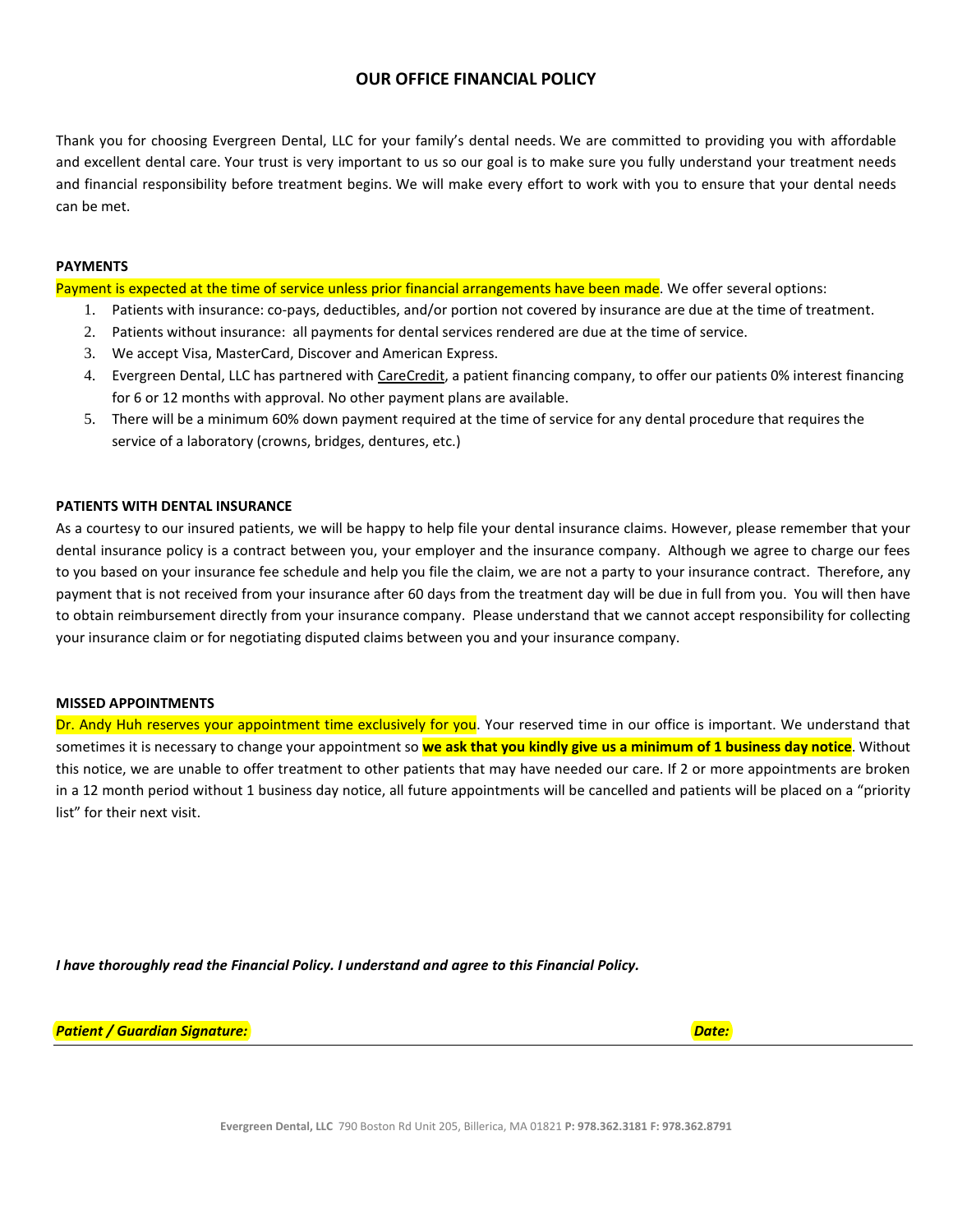## **INFORMED CONSENT FOR GENERAL DENTAL PROCEDURES**

You, the patient, have the right to accept or reject dental treatment recommended by your dentist. Prior to consenting to treatment, you should carefully consider the anticipated benefits and commonly known risks of the recommended procedure, alternative treatments, or the option of no treatment.

Do not consent to treatment unless and until you discuss potential benefits, risks, and complications with your dentist and all of your questions are answered. By consenting to the treatment, you are acknowledging your willingness to accept known risks and complications, no matter how slight the probability of occurrence.

It is very important that you provide your dentist with accurate information before, during, and after treatment. It is equally important that you follow your dentist's advice and recommendations regarding medication, pre and post treatment instructions, referrals to other dentists or specialists, and return for scheduled appointments. If you fail to follow the advice of your dentist, you may increase the chances of a poor outcome.

*\*Please read and initial the items below and sign at the bottom of the form.*

## **1. Treatment to be Provided**

I understand that during my course of treatment that the following care may be provided:

| Examinations | <b>Preventative Services</b> | <b>Restorations</b>     |
|--------------|------------------------------|-------------------------|
| Crowns       | <b>Bridges</b><br>Other      | <b>Patient Initials</b> |

## **2. Drugs and Medications**

I understand that antibiotics, analgesics, and other medications can cause allergic reactions causing redness and swelling of tissues; pain, itching, vomiting, and/or anaphylactic shock (severe allergic reaction). Patient Initials \_

## **3. Changes in Treatment Plan**

I understand that during treatment it may be necessary to change or add procedures because of conditions found while working on the teeth that were not discovered during examination, the most common being root canal therapy following routine restorative procedures. I give my permission to the dentist to make any/all changes and additions as necessary. **Patient Initials Exercise 2018 Patient Initials Patient Initials** 

**4.** I give permission to the dental office to bill my dental insurance provider for the treatment provided, if applicable.

Patient Initials **\_\_\_\_\_\_**



**\_\_\_\_\_\_\_\_\_\_\_\_\_\_\_\_\_\_\_** \_\_\_\_\_\_\_\_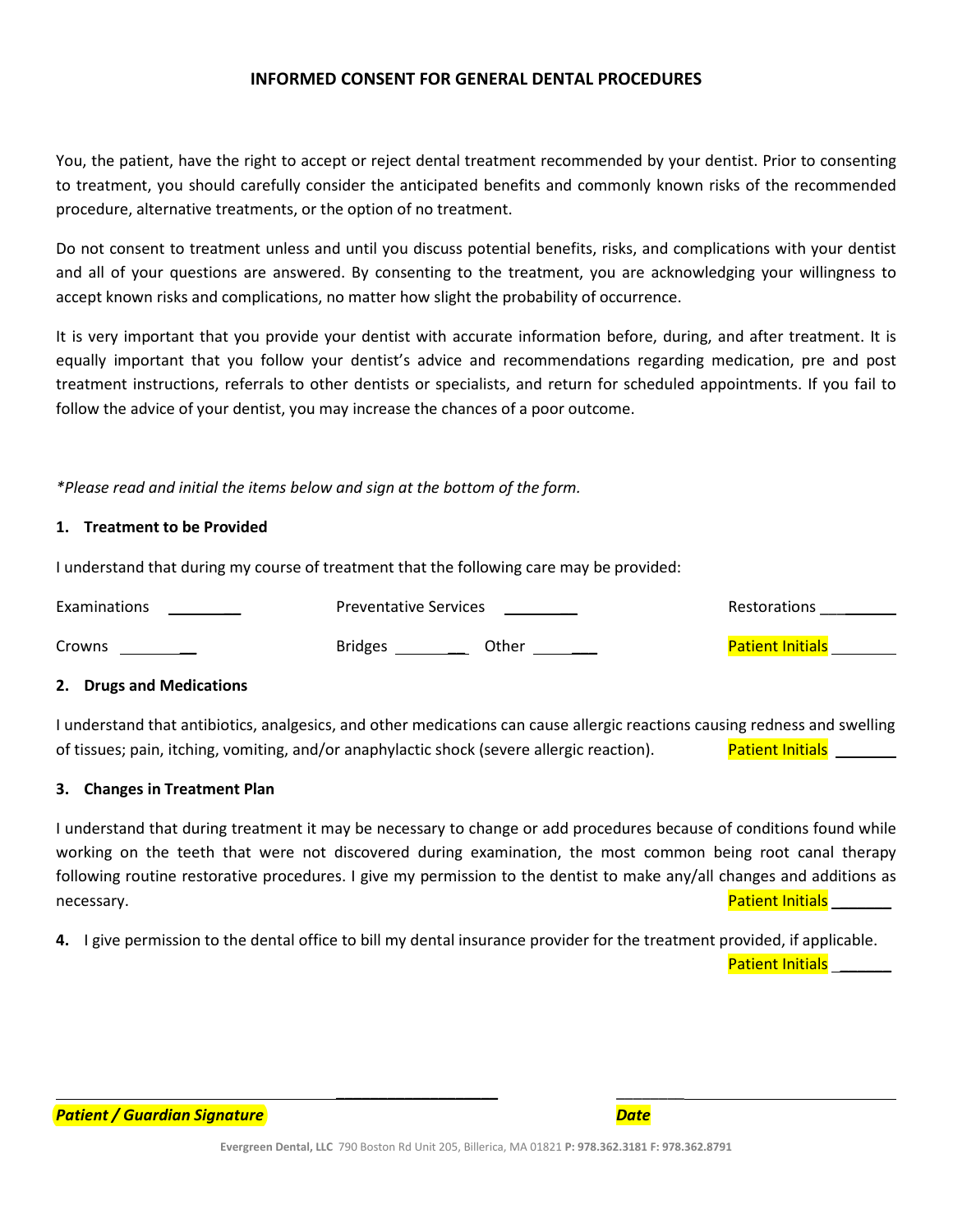# **NOTICE OF PRIVACY PRACTICES**

# THIS NOTICE DESCRIBES HOW HEALTH INFORMATION ABOUT YOU MAY BE USED AND DISCLOSED AND HOW YOU CAN GET ACCESS TO THIS INFORMATION. PLEASE REVIEW IT CAREFULLY.

We are required by law to maintain the privacy of protected health information, to provide individuals with notice of our legal duties and privacy practices with respect to protected health information, and to notify affected individuals following a breach of unsecured protected health information. We must follow the privacy practices that are described in this Notice while it is in effect. This Notice takes effect  $\frac{1}{2}$ , and will remain in effect until we replace it.

We reserve the right to change our privacy practices and the terms of this Notice at any time, provided such changes are permitted by applicable law, and to make new Notice provisions effective for all protected health information that we maintain. When we make a significant change in our privacy practices, we will change this Notice and post the new Notice clearly and prominently at our practice location, and we will provide copies of the new Notice upon request.

You may request a copy of our Notice at any time. For more information about our privacy practices, or for additional copies of this Notice, please contact us using the information listed at the end of this Notice.

**\_\_\_\_\_\_\_\_\_\_\_\_\_\_\_\_\_\_\_\_\_\_\_\_\_\_\_\_\_\_\_\_\_\_\_\_\_\_\_\_\_\_\_\_\_\_\_\_\_\_\_\_\_\_\_\_\_\_\_\_\_\_\_\_\_\_\_\_\_\_\_\_\_\_\_\_\_\_\_\_\_\_\_\_\_\_\_\_\_\_\_\_\_\_\_\_\_\_**

## **HOW WE MAY SEND HEALTH INFORMATION ABOUT YOU**

Your protected health information ("PHI") includes information relating to your mental or physical health and to the health care provided to you, including materials like your dental records, dental x-rays, and payment records. Some documents containing PHI may include such sensitive personal information as a Social Security number, credit card number, mental health diagnosis, genetic information, alcohol/substance abuse records, positive HIV status, and other kinds of sensitive information.

Sometimes our dental practice needs to send PHI to the patient or to someone else, such as a specialist. There are various ways to send PHI, including email and other electronic means. Our dental practice does not encrypt email or other electronic forms of communication.

There is a risk that unencrypted information may be acquired by hackers or received by unintended recipients. If you are concerned about the security of PHI that may be sent unencrypted, please let us know and we will send it a different way, which may include providing the information to you to deliver.

## **HOW WE MAY USE AND DISCLOSE HEALTH INFORMATION ABOUT YOU**

We may use and disclose your health information for different purposes, including treatment, payment, and health care operations.

**Treatment:** We may disclose your health information to a specialist providing treatment to you.

**Payment**: Payment activities include billing, collections, claims management, and determinations of eligibility and coverage to obtain payment from you, an insurance company, or another third party. For example, we may send claims to your dental health plan containing certain health information.

**Healthcare Operations:** Healthcare operations include quality assessment and improvement activities, conducting training programs, and licensing activities.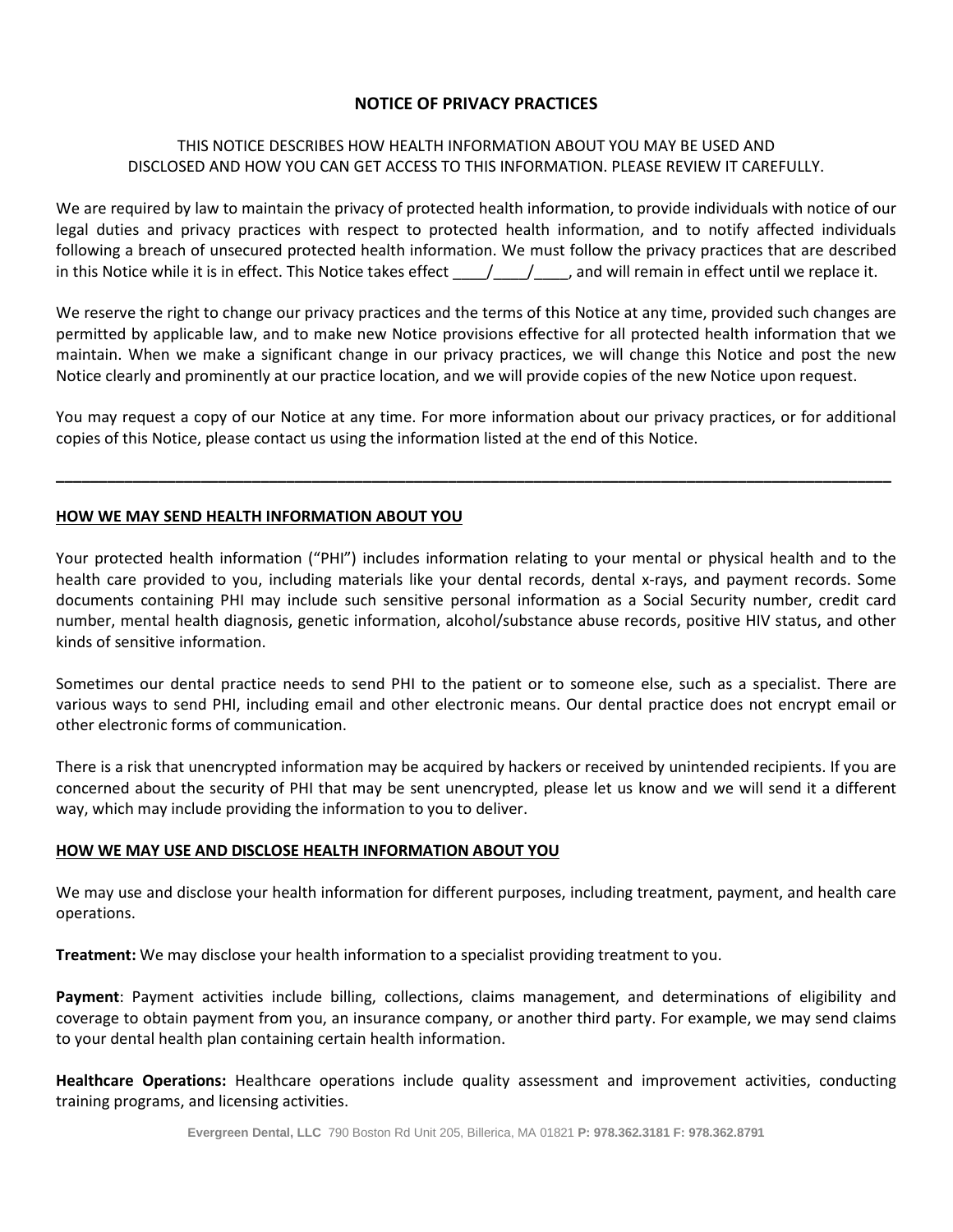**Individuals Involved in Your Care or Payment for Your Care:** We may disclose your health information to your family or friends or any other individual identified by you when they are involved in your care or in the payment for your care. Additionally, we may disclose information about you to a patient representative. If a person has the authority by law to make health care decisions for you, we will treat that patient representative the same way we would treat you with respect to your health information.

**Disaster Relief:** We may use or disclose your health information to assist in disaster relief efforts.

**Required by Law:** We may use or disclose your health information when we are required to do so by law.

**Public Health Activities:** We may disclose your health information for public health activities, including disclosures to:

- o Prevent or control disease, injury or disability;
- o Report child abuse or neglect;
- o Report reactions to medications or problems with products or devices;
- o Notify a person of a recall, repair, or replacement of products or devices;
- o Notify a person who may have been exposed to a disease or condition; or

o Notify the appropriate government authority if we believe a patient has been the victim of abuse, neglect, or domestic violence.

**National Security:** We may disclose to military authorities the health information of Armed Forces personnel under certain circumstances. We may disclose to authorized federal officials health information required for lawful intelligence, counterintelligence, and other national security activities. We may disclose to correctional institution or law enforcement official having lawful custody the protected health information of an inmate or patient.

**Secretary of HHS:** We will disclose your health information to the Secretary of the U.S. Department of Health and Human Services when required to investigate or determine compliance with HIPAA.

**Worker's Compensation:** We may disclose your PHI to the extent authorized by and to the extent necessary to comply with laws relating to worker's compensation or other similar programs established by law.

**Law Enforcement:** We may disclose your PHI for law enforcement purposes as permitted by HIPAA, as required by law, or in response to a subpoena or court order.

**Health Oversight Activities:** We may disclose your PHI to an oversight agency for activities authorized by law. These oversight activities include audits, investigations, inspections, and credentialing, as necessary for licensure and for the government to monitor the health care system, government programs, and compliance with civil rights laws.

**Judicial and Administrative Proceedings:** If you are involved in a lawsuit or a dispute, we may disclose your PHI in response to a court or administrative order. We may also disclose health information about you in response to a subpoena, discovery request, or other lawful process instituted by someone else involved in the dispute, but only if efforts have been made, either by the requesting party or us, to tell you about the request or to obtain an order protecting the information requested.

**Research:** We may disclose your PHI to researchers when their research has been approved by an institutional review board or privacy board that has reviewed the research proposal and established protocols to ensure the privacy of your information.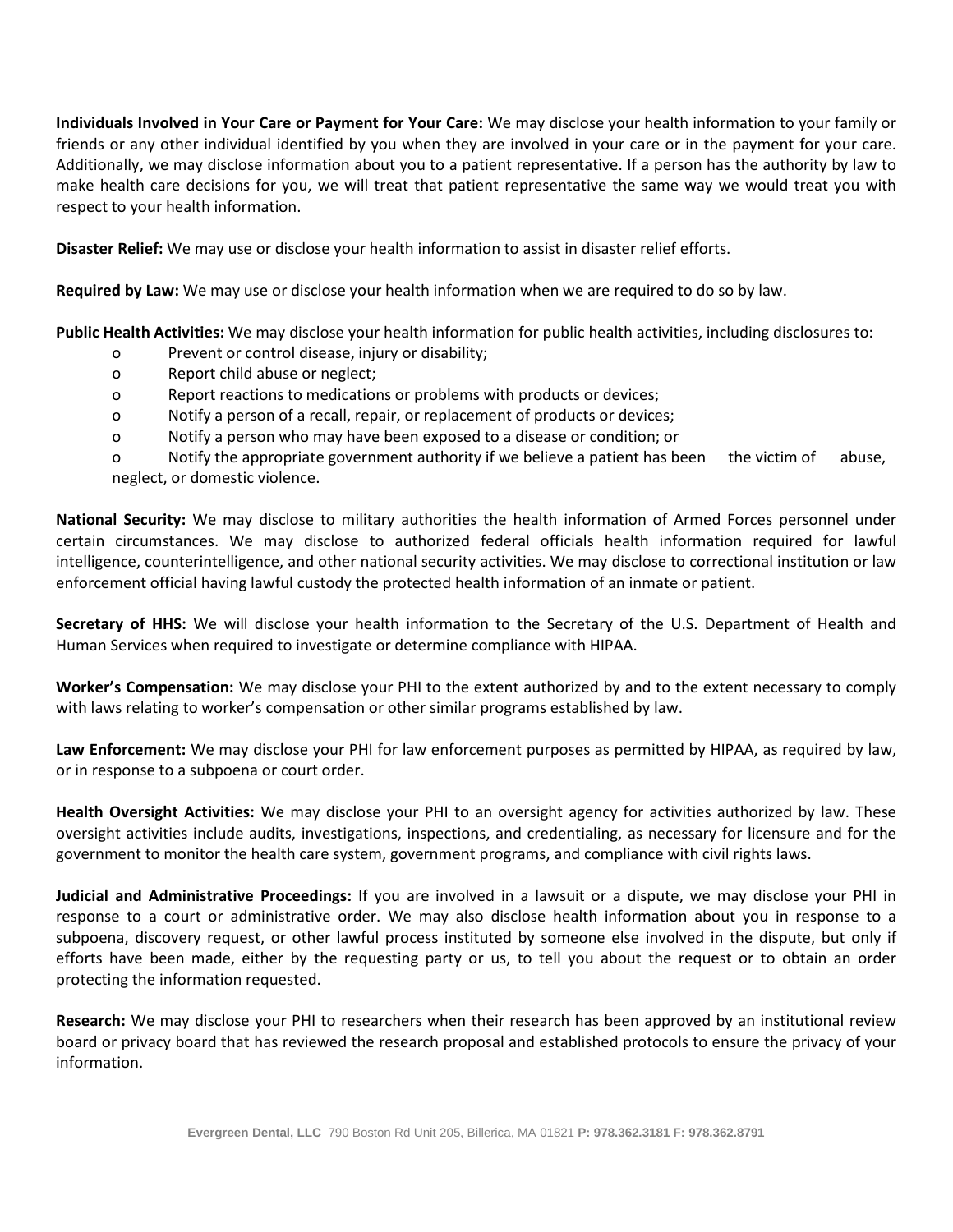**Coroners, Medical Examiners, and Funeral Directors:** We may release your PHI to a coroner or medical examiner. This may be necessary, for example, to identify a deceased person or determine the cause of death. We may also disclose PHI to funeral directors consistent with applicable law to enable them to carry out their duties.

**Fundraising:** We may contact you to provide you with information about our sponsored activities, including fundraising programs, as permitted by applicable law. If you do not wish to receive such information from us, you may opt out of receiving the communications.

### **Other Uses and Disclosures of PHI**

Your authorization is required, with a few exceptions, for disclosure of psychotherapy notes, use or disclosure of PHI for marketing, and for the sale of PHI. We will also obtain your written authorization before using or disclosing your PHI for purposes other than those provided for in this Notice (or as otherwise permitted or required by law). You may revoke an authorization in writing at any time. Upon receipt of the written revocation, we will stop using or disclosing your PHI, except to the extent that we have already taken action in reliance on the authorization.

### **Your Health Information Rights**

**Access:** You have the right to look at or get copies of your health information, with limited exceptions. You must make the request in writing. You may obtain a form to request access by using the contact information listed at the end of this Notice. You may also request access by sending us a letter to the address at the end of this Notice. If you request information that we maintain on paper, we may provide photocopies. If you request information that we maintain electronically, you have the right to an electronic copy. We will use the form and format you request if readily producible. We will charge you a reasonable cost-based fee for the cost of supplies and labor of copying, and for postage if you want copies mailed to you. Contact us using the information listed at the end of this Notice for an explanation of our fee structure.

If you are denied a request for access, you have the right to have the denial reviewed in accordance with the requirements of applicable law.

**Disclosure Accounting:** With the exception of certain disclosures, you have the right to receive an accounting of disclosures of your health information in accordance with applicable laws and regulations. To request an accounting of disclosures of your health information, you must submit your request in writing to the Privacy Official.If you request this accounting more than once in a 12-month period, we may charge you a reasonable, cost-based fee for responding to the additional requests.

**Right to Request a Restriction:** You have the right to request additional restrictions on our use or disclosure of your PHI by submitting a written request to the Privacy Official. Your written request must include (1) what information you want to limit, (2) whether you want to limit our use, disclosure or both, and (3) to whom you want the limits to apply. We are not required to agree to your request except in the case where the disclosure is to a health plan for purposes of carrying out payment or health care operations, and the information pertains solely to a health care item or service for which you, or a person on your behalf (other than the health plan), has paid our practice in full.

**Alternative Communication:** You have the right to request that we communicate with you about your health information by alternative means or at alternative locations. You must make your request in writing. Your request must specify the alternative means or location, and provide satisfactory explanation of how payments will be handled under the alternative means or location you request. We will accommodate all reasonable requests. However, if we are unable to contact you using the ways or locations you have requested we may contact you using the information we have.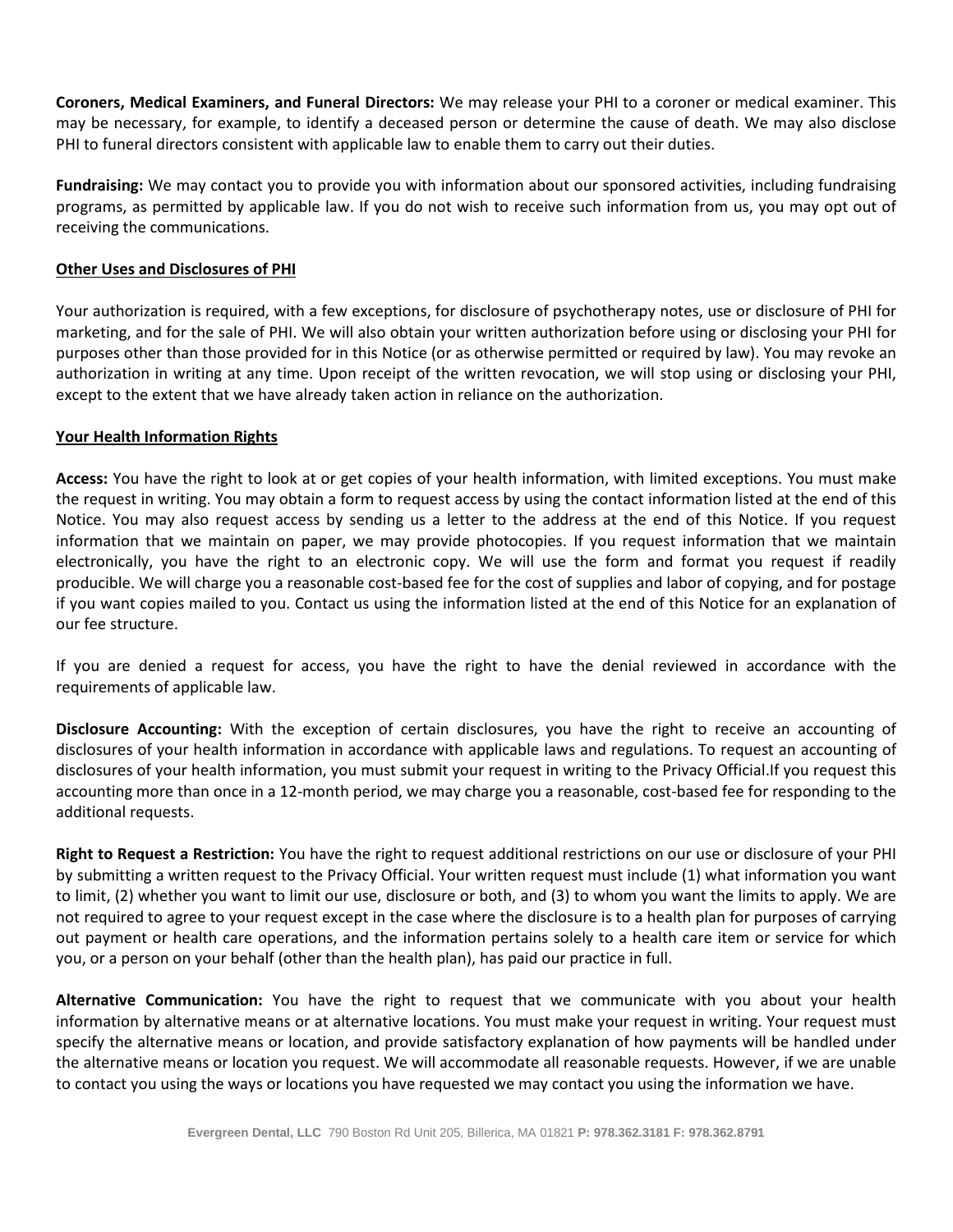**Amendment:** You have the right to request that we amend your health information. Your request must be in writing, and it must explain why the information should be amended. We may deny your request under certain circumstances. If we agree to your request, we will amend your record(s) and notify you of such. If we deny your request for an amendment, we will provide you with a written explanation of why we denied it and explain your rights.

**Right to Notification of a Breach**: You will receive notifications of breaches of your unsecured protected health information as required by law.

**Electronic Notice:** You may receive a paper copy of this Notice upon request, even if you have agreed to receive this Notice electronically on our Web site or by electronic mail (e-mail).

## **Questions and Complaints**

If you want more information about our privacy practices or have questions or concerns, please contact us.

If you are concerned that we may have violated your privacy rights, or if you disagree with a decision we made about access to your health information or in response to a request you made to amend or restrict the use or disclosure of your health information or to have us communicate with you by alternative means or at alternative locations, you may complain to us using the contact information listed at the end of this Notice. You also may submit a written complaint to the U.S. Department of Health and Human Services. We will provide you with the address to file your complaint with the U.S. Department of Health and Human Services upon request.

We support your right to the privacy of your health information. We will not retaliate in any way if you choose to file a complaint with us or with the U.S. Department of Health and Human Services.

### **Evergreen Dental, LLC**

790 Boston Rd Unit 205 Billerica, MA 01821

Telephone: 978-362-3181 Fax: 978-362-8791 E-mail: hello@evergreendmd.com